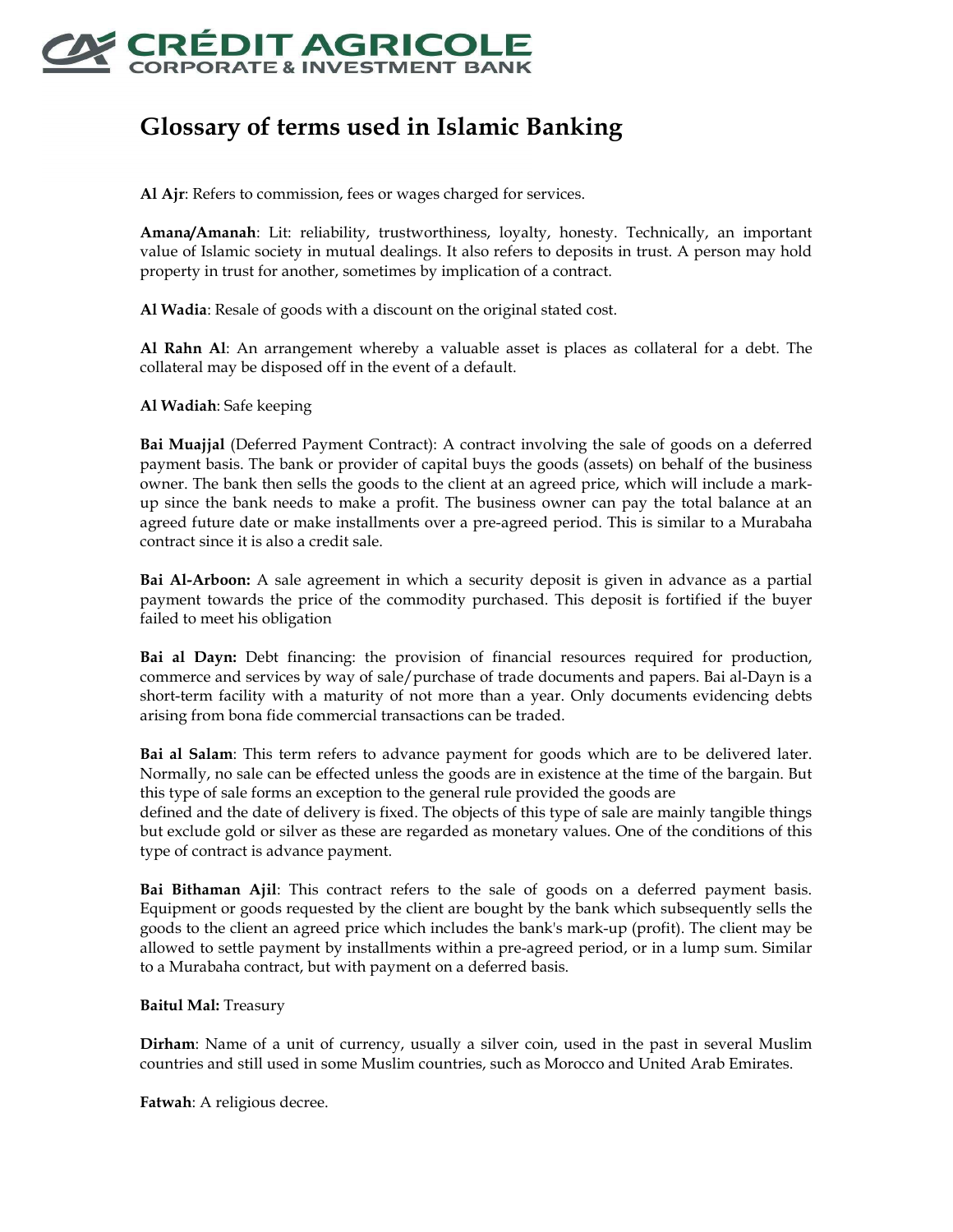**Fiqh**: Islamic jurisprudence. The science of the Shariah. It is an important source of Islamic economics.

**Gharar:** Uncertainty. One of the three fundamentals prohibitions in Islamic finance (the other two being riba and maysir). Gharar is a sophisticated concept that covers certain types of uncertainty or contingency in a contract. The prohibition on gharar is often used as the grounds for criticism of conventional financial practices such as short selling, speculation and derivatives.

**Hajj**: Hajj means pilgrimage to Mecca and other holy places. Hajj, the fifth pillar of Islam.

**Hawala**: Lit: bill of exchange, promissory note, cheque or draft. Technically, a debtor passes on the responsibility of payment of his debt to a third party who owes the former a debt. Thus the responsibility of payment is ultimately shifted to a third party. Hawala is a mechanism for settling international accounts, by book transfers. This obviates, to a large extent, the necessity of physical transfer of cash.

## **Haram**: Unlawful

**Ijara:** A leasing agreement whereby the bank buys an item for a customer and then leases it back over a specific period Ijara-wa- Iqtina: Similar to Ijara, except that the customer is able to buy the item at the end of the contract. Mudaraba: Offers specialist investment by a financial expert in which the bank and the customer shares any profits

**Istisna** (Progressive Financing): A contract of acquisition of goods by specification or order where the price is paid progressively in accordance with the progress of a job.

**Ju'alal:** Lit: stipulated price for performing any service. Technically applied in the model of Islamic banking by some.

**Maysir:** Gambling. One of three fundamental prohibitions in Islamic finance (the other two being riba and gharar). The prohibition on maysir is often used as the grounds for criticism of conventional financial practices such as speculation, conventional insurance and derivatives.

**Mudaraba**: An Investment partnership. As a financing technique adopted by Islamic banks, it is a contract in which all the capital is provided by the Islamic bank while the business is managed by the other party. The profit is shared in pre-agreed ratios, and loss, if any, is borne by the investor.

**Mudarib**: In a mudaraba contract, the person or party who acts as entrepreneur.

**Murabaha:** A form of credit which enables customers to make a purchase without having to take out an interest bearing loan. The bank buys an item and then sells it on to the customer on a deferred basis

**Musharaka**: An investment partnership in which profit sharing terms are agreed in advance, and losses re pegged to the amount invested – basically Private Equity

**Rab-al-maal:** In a mudaraba contract the person who invests the capital.

**Riba:** This term literally means an increase or addition. Technically it denotes any increase or advantage obtained by the lender as a condition of the loan. Any risk- free or "guaranteed" rate of return on a loan or investment is riba. Riba, in all forms, is prohibited in Islam.